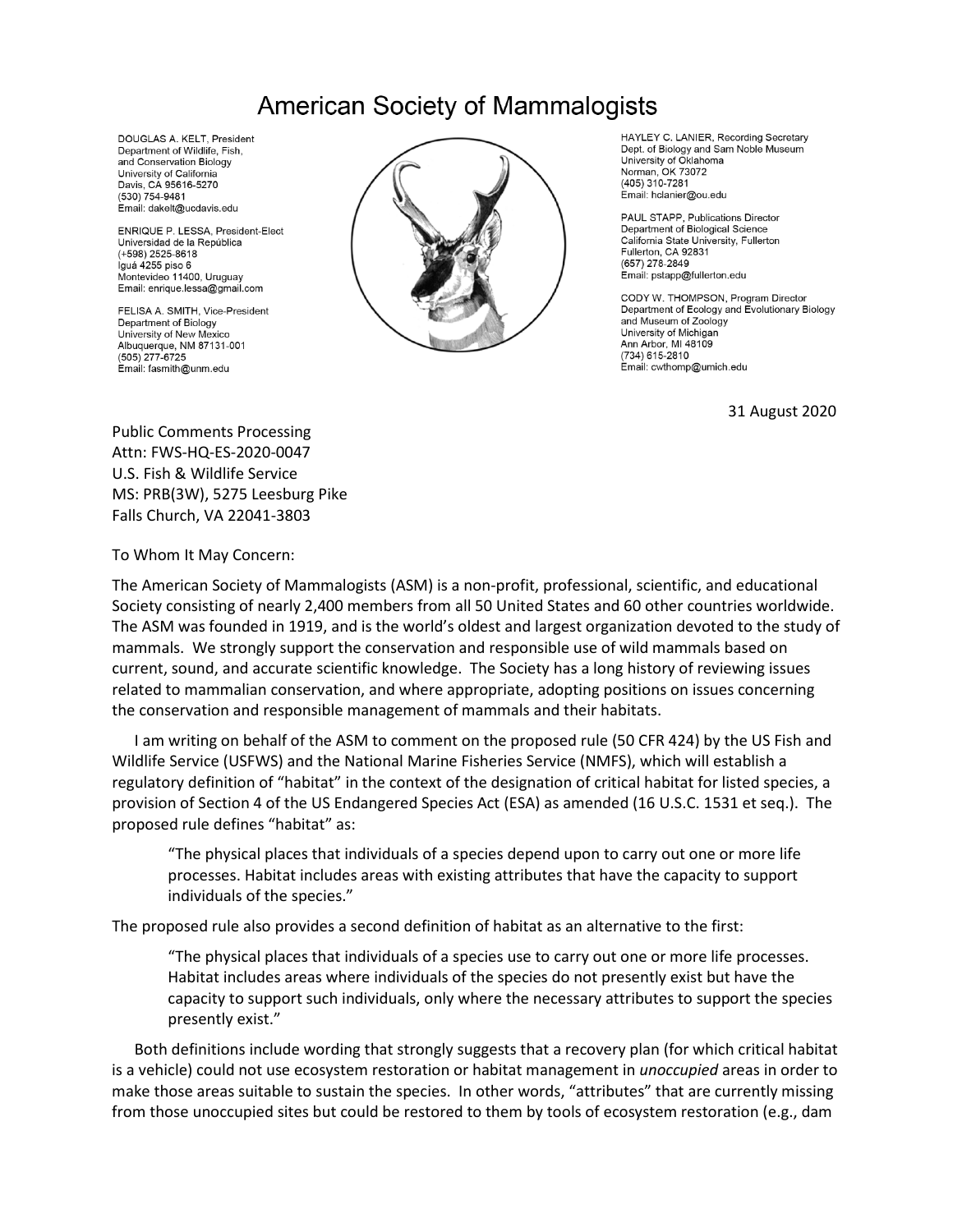removal, stream-channel restoration, understory thinning, invasive species removal, prescribed burning, etc.) could not be considered when deciding whether those areas qualified as "habitat." There is a tacit assumption in key phrases in both definitions—"existing attributes" and "where the necessary attributes to support the species presently exist"—that habitat is static. This assumption is counter to all scientific understanding about landscape ecology and the fundamentals of wildlife habitat management. The exclusion of *potential* habitat from consideration as suitable habitat (and thus critical habitat) for listed species presents an artificial and unnecessary barrier in the potential recovery plans for many species.

On the other hand, wording in these definitions also appears to exclude known threats to habitat, such as desertification and global climate change, in consideration of threats to taxa. This also counters all scientific data to date. Global climate change is amplifying desertification while leading to major changes in thermal profiles of habitats across the globe. This is forcing some species to retreat in search of suitable habitat that may occur outside of their current range. Recent research has confirmed that all but one of the 459 species listed under as endangered under the ESA are negatively impacted by climate change (Delach et al. 2019). Failure to incorporate this reality into management plans for biological diversity would be legislatively irresponsible, morally questionable, and according to a recent survey by the PEW Research Center (2020), it counters the preferences of the American public.

We address two specific concerns with these proposed definitions. First, when considering whether an area is habitat for a vertebrate animal, including mammals, very often the physical attributes are present but the biotic attributes are not, generally reflecting degradation, succession, fire suppression, and other processes that occur without active management. At its simplest, this applies to any species that is a seral-stage specialist, whether it favors early (fire-dependent) or a late (old-growth dependent) seral-stages. In the former category, the state-threatened southeastern pocket gopher (*Geomys pinetus*) has been extirpated from >76% of its historic distribution in Georgia largely due to fire suppression and succession of its open understory habitat to an undesirable shrub and woodland stage (GDNR 2008). Suitable soils (the most important physical environmental variable for this species) exist in all of its former localities that have not been developed or cultivated, but the structure and composition of the plant community (especially succulent tubers of perennial grasses) precludes colonization or subsistence. Only modest and limited management efforts are needed to convert such locations to "good habitat" (open-understory pine savanna) for this species, but the proposed definitions would disallow such management.

As an example of the other extreme, the Sonoma tree vole (*Arborimus pomo*) and the red tree vole (*Arborimus longicaudus*) depend on a shrinking landscape of old-growth forest fragments in a limited range of coastal Oregon and northwestern California (Dunk and Hawley 2009, Forsman et al. 2016). The former is a Species of Special Concern in California (CNDDB 2020); the latter is similarly listed in Oregon (ODFW 2020, USFWS 2020). With ongoing loss of optimal habitats (old-growth stands of mesic forest), younger but maturing stands could readily be managed as future habitat in order to reverse the declining population trend; such efforts could effectively integrate biodiversity management with contemporary sustainable logging operations. Ironically, USFWS in late 2019 denied a petition to list the north Oregon coast Distinct Population Segment of the red tree vole as threatened or endangered because it reasoned that maturing stands of unoccupied forest would soon allow the species to expand its range into these areas (USFWS 2019). By the proposed definitions in this rule, these maturing stands would have neither "*existing* attributes" of suitable habitat for the red tree vole nor "necessary attributes to support the species [that] presently exist". If the USFWS adopts the proposed definition, would it then have to revisit its decision to deny listing the red tree vole, because the logic it used to deny that petition will directly contradict the new rule?

The goal of the critical habitat provision of Section 4, ESA, is recovery of the species, and this has long been understood to require managing a species *and its habitat* to the point where it is no longer threatened with extinction across a significant portion of its range. To achieve this goal, in nearly all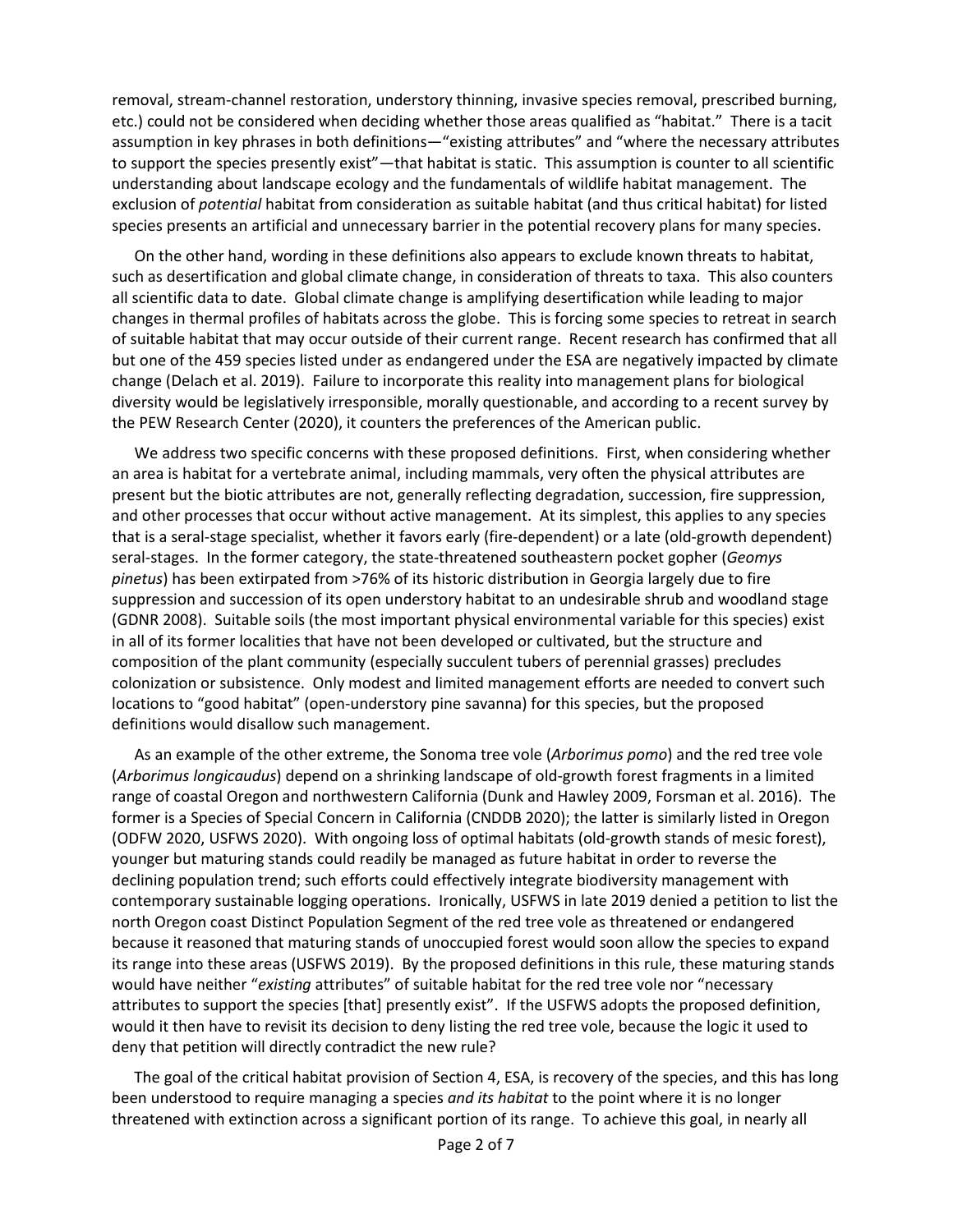cases, the total abundance of the listed taxon must increase, and this generally mandates an expansion of its geographic distribution (hence, into unoccupied habitats). The proposed definitions of habitat preclude consideration of areas that possess all necessary attributes except for habitat structure and composition (i.e., plant community characteristics, which are "habitat" for terrestrial animals), but which could be restored by active measures, or simply by time (as USFWS, itself, recommended for the red tree vole). As one example, recovery of the critically endangered black-footed ferret (*Mustela nigripes*) is hindered by a lack of introduction sites in part due to the lack of sufficient areas possessing large and viable populations of their primary prey (prairie dogs, *Cynomys* spp.). Lack of prairie dogs at otherwise suitable sites should not preclude consideration of such an area as habitat for ferrets, because prairie dog colonies can be restored by reintroduction, and in some cases simply by reducing their mortality (Hoogland 2001) and with simple active measures to control fleas in prairie dog towns, which can prevent plague outbreaks (Hoogland et al. 2004, Wagner et al. 2006).

Our second key concern with the proposed definitions pertains to the inability to plan in the face of known impacts of global climate change, which is impacting habitats across the planet. In a pre-climate change world, habitat is a dynamic product of biotic and abiotic influences and interactions. When we layer climate change over this, however, we see rapid and frequently unprecedented changes to the distribution and even the nature of habitat, with consequences on many species (e.g., Urban 2015). Species will need to follow the new distribution of their habitats as these shift to higher elevations or higher latitudes. Well-documented examples include American pikas (*Ochotona princeps*; Beever et al. 2003, Erb et al. 2011, Steward et al. 2017), alpine chipmunks (*Tamias alpinus*; Moritz et al. 2008, Rubidget et al. 2011, Rowe et al. 2014), and wolverines (*Gulo gulo*, Mckelvey et al. 2011, Inman et al. 2012). Sea-level rise, associated with melting of Antarctic and Greenland ice sheets, is predicted to destroy habitat for low-elevation coastal species, including such federally endangered taxa as Florida panther (*Puma concolor coryi*; Whittle et al. 2008), key deer (*Odocoileus virginianus clavium*, Early et al. 2010), Florida salt marsh vole (*Microtus pennsylvanicus dukecampbelli*, USFWS 1991, FFWCC no date), salt marsh harvest mouse (*Reithrodontomys raviventris*, Smith et al. 2014, Thorne et al. 2018), and Alabama beach mouse (*Peromyscus polionotus ammobates*, USFWS 2009). The Florida panther is predicted to lose 29% of its current habitat with 1 m of sea level rise and fully 62% with a 3 m rise (Whittle et al. 2008); similar predictions apply to other coastal species. Recovering species such as these will require dispersal opportunities (and/or introduction, or "assisted migration"; McLachlan et al. 2007, Vitt et al. 2009) not into additional habitats but into *replacement* habitats, where there may be a spatial shifts but no net gain of area occupied. To this end, unoccupied areas may require habitat management to support populations of these climate-refugee species, because they may not all presently have "existing attributes". Unfortunately, redefining habitat as in the proposed rule would be likely to preclude adaptive strategies such as these, hastening the decline of such climate-refugee species.

In summary, the revised definitions of "habitat" in the USFWS proposed rule fail to recognize the best available science, in at least two fundamental areas. First, ecology has recognized for over a century that habitat is dynamic, not static, and different consumer species favor habitats at different stages of natural succession. Second, conservation biology recognizes and highlights the importance of anthropogenic restoration and assisted migration in providing viable habitat for climate refuge species whose current habitat is being lost to various anthropogenic causes, including deforestation, desertification, expansion of urban or agricultural footprints, and especially climate change. To define habitat in a manner that precludes application of the best available science will serve to diminish the value of the Endangered Species Act and to hasten the ultimate demise of many species in the near future. Given the emerging reality of the sixth mass extinction (Dirzo et al. 2014, Ceballos et al. 2020), we have an obligation to take the higher road on this.

The simplest means of resolving this issue would be to remove verbiage in the proposed definitions that restrict habitat to current, existing conditions, and to insert wording that clarifies that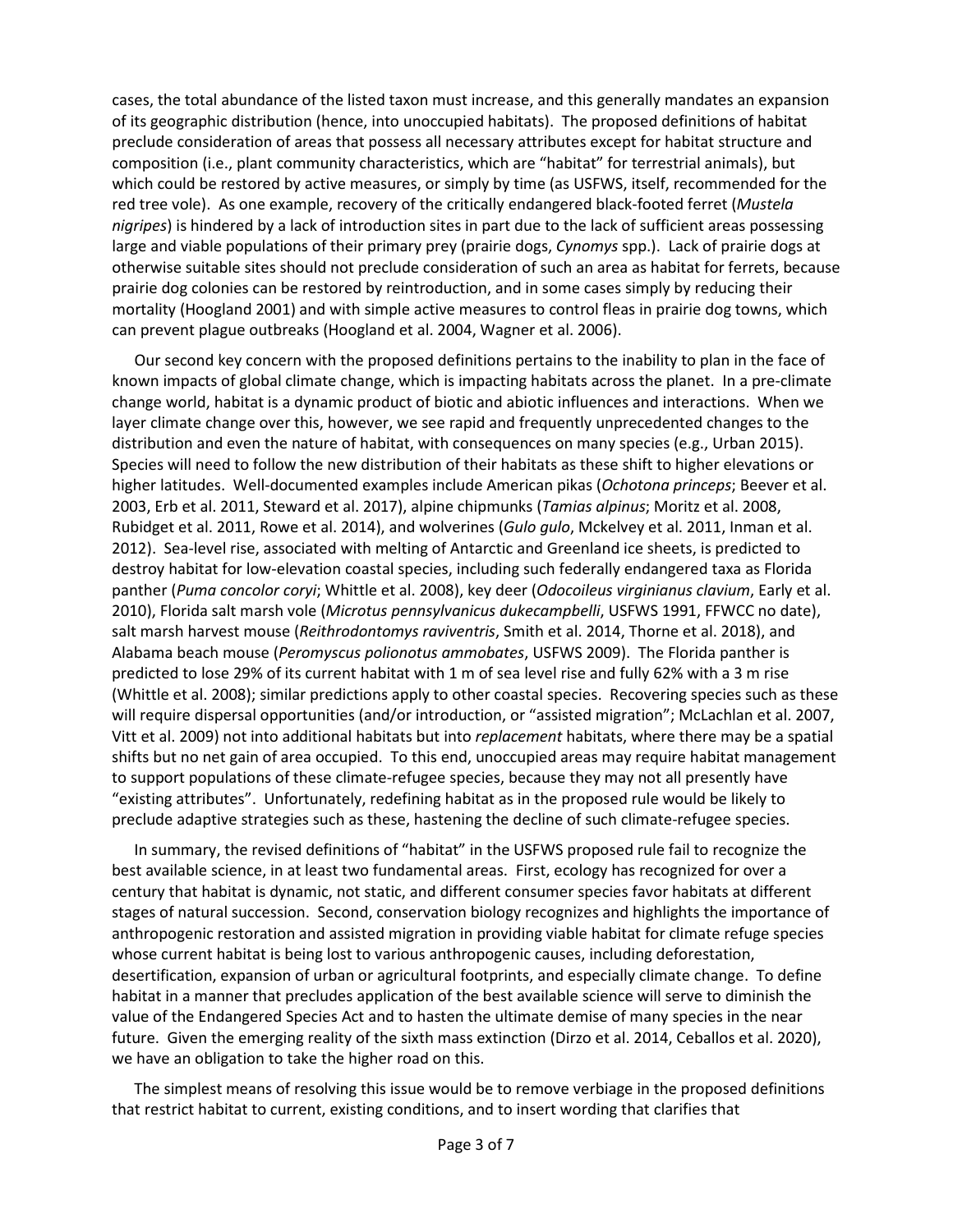management, natural succession, or other factors may alter local conditions, favoring some species while disfavoring others.

Two leading texts in mammalogy and wildlife biology provide such definitions. Feldhamer (2020, p. 597) defines habitat as "An area that contains the necessary resources, including food, water, and cover, and promotes residency through survival and reproduction by a species." Silvy & Catanach (2020, p. 286) "define habitat to include all abiotic and biotic features of the environment that allow an organism to occupy a given space (including survival and reproduction)."

Both of these definitions subsume the salient characteristics that ecologists widely recognize as defining habitat, and crucially, neither of these definitions is hindered by artificial temporal constraints on the availability of habitat features. Rather, they allow necessary flexibility to resource managers as they consider how best to develop recovery plans and apply requisite management efforts to serve the intent of the ESA, which is to recover species such that they may be down-listed from threatened or endangered status.

On behalf of the American Society of Mammalogists I urge you to revise the proposed definition to account for both natural and human-induced habitat changes. Failure to do so actively and intentionally excludes "the best available science" in the listing and recovery processes. The ASM stands ready to provide further input in this effort.

Sincerely,

Douglas Kelt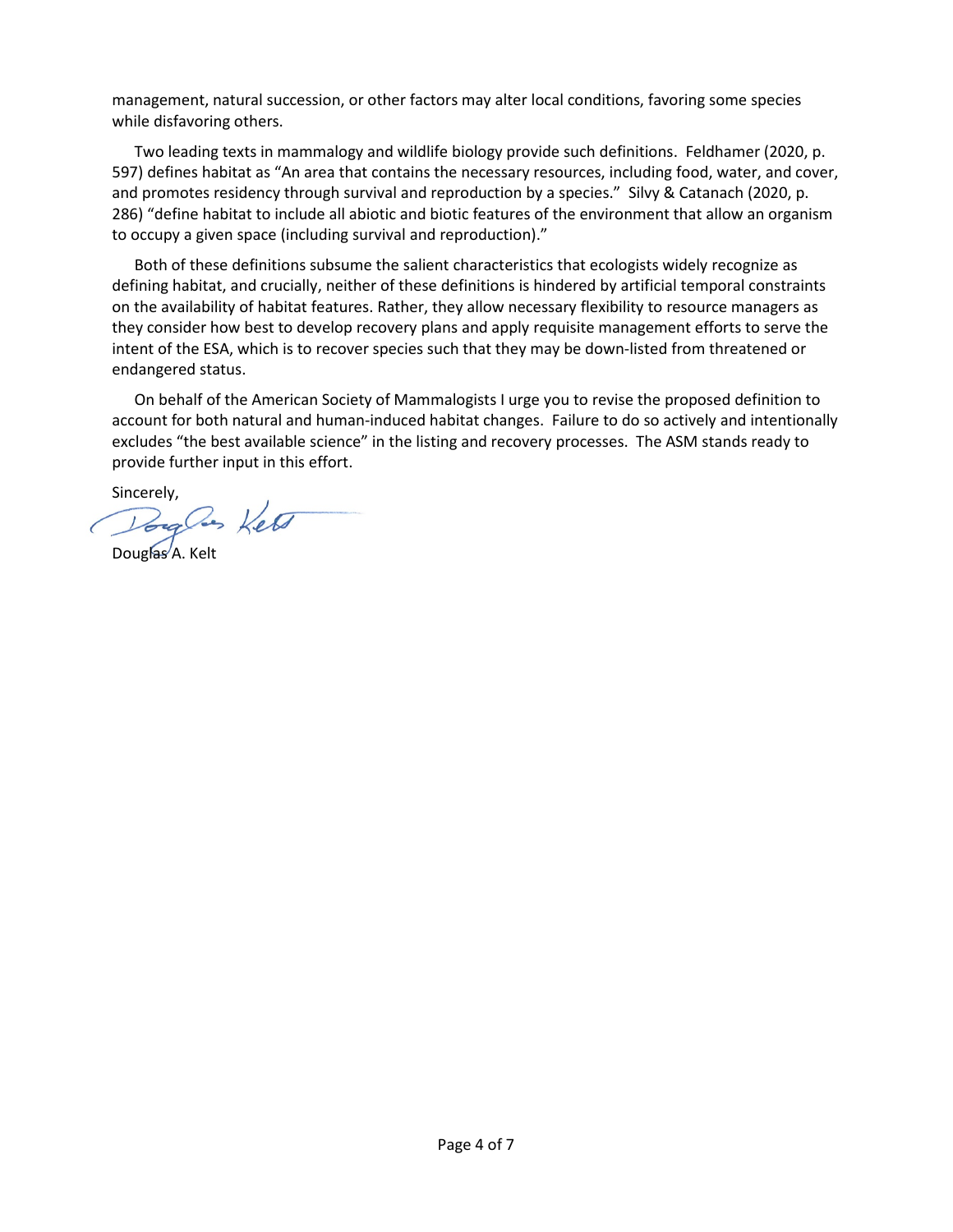## **References Cited**

- Beever, E. A., P. F. Brussard, and J. Berger. 2003. Patterns of apparent extirpation among isolated populations of pikas (*Ochotona princeps*) in the Great Basin. Journal of Mammalogy 84**:**37-54.
- Ceballos, G., P. R. Ehrlich, and P. H. Raven. 2020. Vertebrates on the brink as indicators of biological annihilation and the sixth mass extinction. Proceedings of the National Academy of Sciences 117**:**13596.
- CNDDB (California Natural Diversity Database). July 2020. Special Animals List. California Department of Fish and Wildlife. Sacramento, CA. Available at [https://nrm.dfg.ca.gov/FileHandler.ashx?DocumentID=109406&inline.](https://nrm.dfg.ca.gov/FileHandler.ashx?DocumentID=109406&inline) Accessed 24 August 2020.
- Delach, A., et al. 2019. Agency plans are inadequate to conserve US endangered species under climate change. Nature Climate Change 9**:**999-1004.
- Dirzo, R., H. S. Young, M. Galetti, G. Ceballos, N. J. B. Isaac, and B. Collen. 2014. Defaunation in the Anthropocene. Science 345**:**401-406.
- Dunk, J. R., and J. Hawley. 2009. Red tree vole habitat suitability modeling: implications for conservation management. Forest Ecology and Management 258: 626–634.
- Early, L. M., R. G. Harvey, L. A. Brandt, J. H. I. Watling, and F. J. Mazzotti. 2010. Science support for climate change adaptation in south Florida. Available a[t https://edis.ifas.ufl.edu/uw331.](https://edis.ifas.ufl.edu/uw331) Accessed 24 August 2020.
- Erb, L. P., C. Ray, and R. Guralnick. 2011. On the generality of a climate-mediated shift in the distribution of the American pika (*Ochotona princeps*). Ecology 92**:**1730-1735.
- Feldhamer, G. A., J. F. Merritt, C. Krajewski, J. L. Rachlow, and K. M. Steward. 2020. Mammalogy: adaptation, diversity, and ecology, 5th ed. Johns Hopkins University Press, Baltimore, Maryland.
- Forsman, E. D., J. K. Swingle, R. J. Davis, B. L. Biswell, and L. S. Andrews. 2016. Tree voles: an evaluation of their distribution and habitat relationships based on recent and historical studies, habitat models, and vegetation change. General Technical Report PNW-GTR-948. Portland, OR: U.S. Department of Agriculture, Forest Service, Pacific Northwest Research Station.
- FFWCC (Florida Fish and Wildlife Conservation Commission). No date. Florida salt marsh vole. Available at [https://myfwc.com/wildlifehabitats/profiles/mammals/land/florida-salt-marsh-vole/.](https://myfwc.com/wildlifehabitats/profiles/mammals/land/florida-salt-marsh-vole/) Accessed 24 August 2020.
- GDNR (Georgia Department of Natural Resources). 2008. Survey of the current distribution of the southeastern pocket gopher (*Geomys pinetis*) in Georgia. Final Report to Georgia DNR. 42 pp. Available at [https://www.nrc.gov/docs/ML1016/ML101690212.pdf.](https://www.nrc.gov/docs/ML1016/ML101690212.pdf) Accessed 15 August 2020.
- Hoogland, J. L. 2001. Black-tailed, Gunnison's, and Utah prairie dogs reproduce slowly. Journal of Mammalogy 82: 917-927.
- Hoogland, J. L., R. A. Davis, S. Benson-Amaram, D. Labruna, B. Goossens, and M. A. Hoogland. 2004. Pyraperm kills fleas and halts plague among Utah prairie dogs. Southwestern Naturalist 49: 376- 383.
- Inman, R. M., A. J. Magoun, J. Persson, and J. Mattisson. 2012. The wolverine's niche: linking reproductive chronology, caching, competition, and climate. Journal of Mammalogy 93**:**634-644.
- McKelvey, K. S., et al. 2011. Climate change predicted to shift wolverine distributions, connectivity, and dispersal corridors. Ecological Applications 21**:**2882-2897.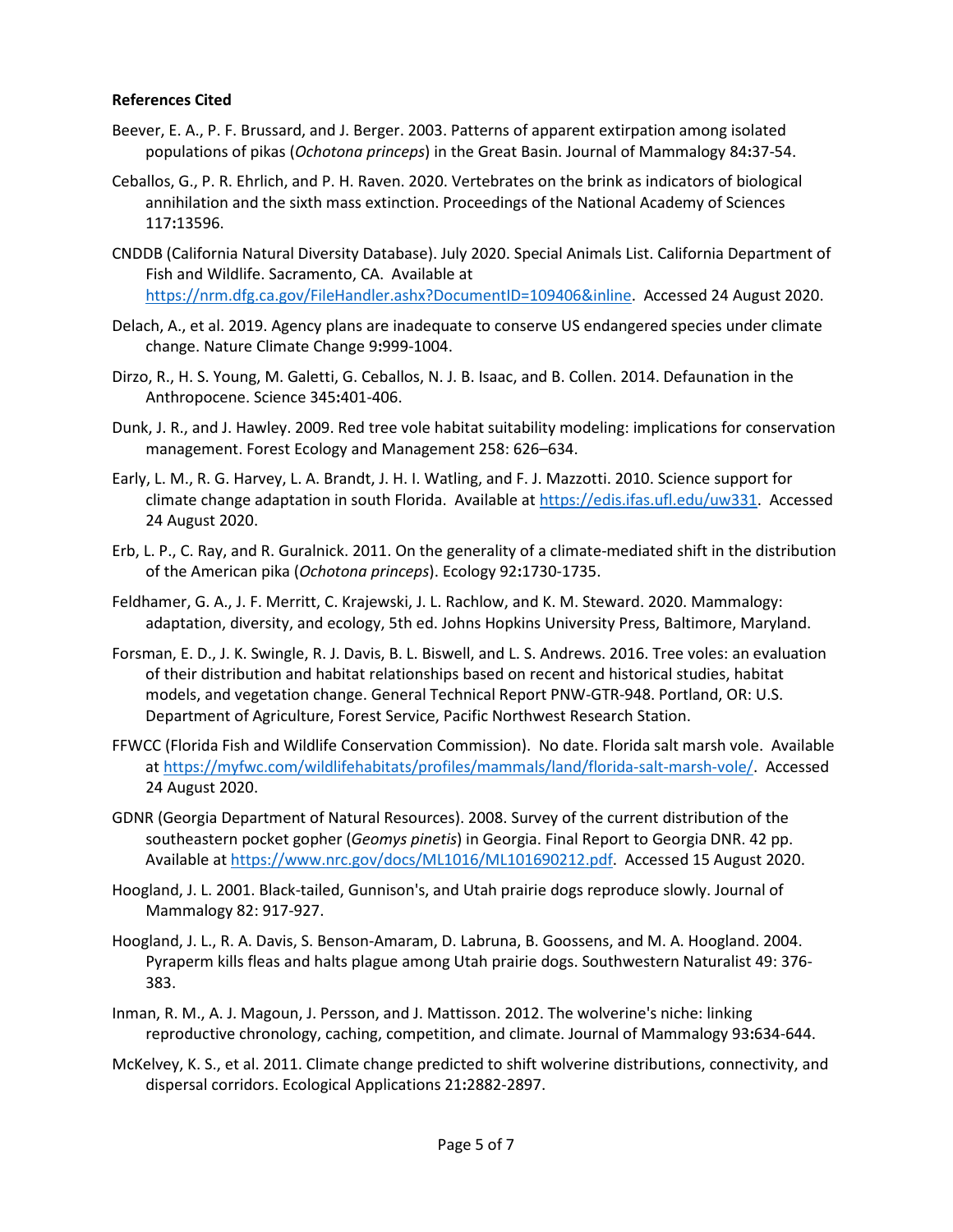- McLachlan, J. S., J. J. Hellmann, and M. W. Schwartz. 2007. A framework for debate of assisted migration in an era of climate change. Conservation Biology 21:297-302.
- ODFW (Oregon Department of Fish and Wildlife). 2019. Sensitive species list. Available at: [https://www.dfw.state.or.us/wildlife/diversity/species/docs/Sensitive\\_Species\\_List.pdf.](https://www.dfw.state.or.us/wildlife/diversity/species/docs/Sensitive_Species_List.pdf) Accessed 24 August 2020.
- Pew Research Center. 2020. How Americans see climate change and the environment in 7 charts. Available at [https://www.pewresearch.org/fact-tank/2020/04/21/how-americans-see-climate](https://www.pewresearch.org/fact-tank/2020/04/21/how-americans-see-climate-change-and-the-environment-in-7-charts/)[change-and-the-environment-in-7-charts/.](https://www.pewresearch.org/fact-tank/2020/04/21/how-americans-see-climate-change-and-the-environment-in-7-charts/) Accessed 25 August 2020.
- Rowe, K. C., et al. 2014. Spatially heterogeneous impact of climate change on small mammals of montane California. Proceedings of the Royal Society Biological Sciences Series B 282**:**20141857.
- Rubidge, E. M., W. B. Monahan, J. L. Parra, S. E. Cameron, and J. S. Brashares. 2011. The role of climate, habitat, and species co-occurrence as drivers of change in small mammal distributions over the past century. Global Change Biology 17**:**696-708.
- Silvy, N. J., and T. A. Catanach. 2020. Radiotelemetry, remote monitoring, and data analyses. Pp. 262- 296 in The wildlife techniques manual. Vol. 1. Research, 8th ed. (N. J. Silvy, ed.). Johns Hopkins University Press, Baltimore, Maryland.
- Smith, K. R., L. Barthman-Thompson, W. R. Gould, and K. E. Mabry. 2014. Effects of natural and anthropogenic change on habitat use and movement of endangered salt marsh harvest mice. PLoS One 9**:**e108739.
- Stewart, J. A. E., D. H. Wright, and K. A. Heckman. 2017. Apparent climate-mediated loss and fragmentation of core habitat of the American pika in the northern Sierra Nevada, California, USA. PLoS One 12**:**e0181834.
- Thorne, K., et al. 2018. U.S. Pacific coastal wetland resilience and vulnerability to sea-level rise. Science Advances 4(2)**:**eaao3270.
- Urban, M. C. 2015. Accelerating extinction risk from climate change. Science 348**:**571-573.
- USFWS (U.S. Fish and Wildlife Service). 1991. Endangered and Threatened Wildlife and Plants; Endangered Status for the Florida Salt Marsh Vole. *Federal Register* 56(9):1457-1459.
- USFWS (U.S. Fish and Wildlife Service). 2009. Alabama beach mouse (*Peromyscus polionotus ammobates*, Bowen 1968) 5-year review: summary and evaluation. Alabama Ecological Services Field Office, Daphne, Alabama. Available at [https://www.google.com/url?sa=t&rct=j&q=&esrc=s&source=web&cd=&ved=2ahUKEwim-](https://www.google.com/url?sa=t&rct=j&q=&esrc=s&source=web&cd=&ved=2ahUKEwim-8q517TrAhUxHzQIHVFkBuMQFjAEegQIARAB&url=https%3A%2F%2Fwww.cabi.org%2FISC%2FFullTextPDF%2F2011%2F20117202375.pdf&usg=AOvVaw1EW1fjIoGYb9FzGuYbBzPc)[8q517TrAhUxHzQIHVFkBuMQFjAEegQIARAB&url=https%3A%2F%2Fwww.cabi.org%2FISC%2FFullTe](https://www.google.com/url?sa=t&rct=j&q=&esrc=s&source=web&cd=&ved=2ahUKEwim-8q517TrAhUxHzQIHVFkBuMQFjAEegQIARAB&url=https%3A%2F%2Fwww.cabi.org%2FISC%2FFullTextPDF%2F2011%2F20117202375.pdf&usg=AOvVaw1EW1fjIoGYb9FzGuYbBzPc) [xtPDF%2F2011%2F20117202375.pdf&usg=AOvVaw1EW1fjIoGYb9FzGuYbBzPc.](https://www.google.com/url?sa=t&rct=j&q=&esrc=s&source=web&cd=&ved=2ahUKEwim-8q517TrAhUxHzQIHVFkBuMQFjAEegQIARAB&url=https%3A%2F%2Fwww.cabi.org%2FISC%2FFullTextPDF%2F2011%2F20117202375.pdf&usg=AOvVaw1EW1fjIoGYb9FzGuYbBzPc) Accessed 24 August 2020.
- USFWS (U.S. Fish and Wildlife Service). 2019. Endangered and Threatened wildlife and plants; Five species not warranted for listing as Endangered or Threatened Species. 50 CFR 17. Available at: [https://www.federalregister.gov/documents/2019/12/19/2019-27334/endangered-and](https://www.federalregister.gov/documents/2019/12/19/2019-27334/endangered-and-threatened-wildlife-and-plants-five-species-not-warranted-for-listing-as-endangered)[threatened-wildlife-and-plants-five-species-not-warranted-for-listing-as-endangered.](https://www.federalregister.gov/documents/2019/12/19/2019-27334/endangered-and-threatened-wildlife-and-plants-five-species-not-warranted-for-listing-as-endangered) Accessed 15 August 2019.
- USFWS (U.S. Fish and Wildlife Service). 2020. Red tree vole. Available at: [https://www.fws.gov/oregonfwo/articles.cfm?id=149489455.](https://www.fws.gov/oregonfwo/articles.cfm?id=149489455) Accessed 24 August 2020.
- Vitt, P., K. Havens, and O. Hoegh-Guldberg. 2009. Assisted migration: part of an integrated conservation strategy. Trends in Ecology and Evolution 24:473-474.